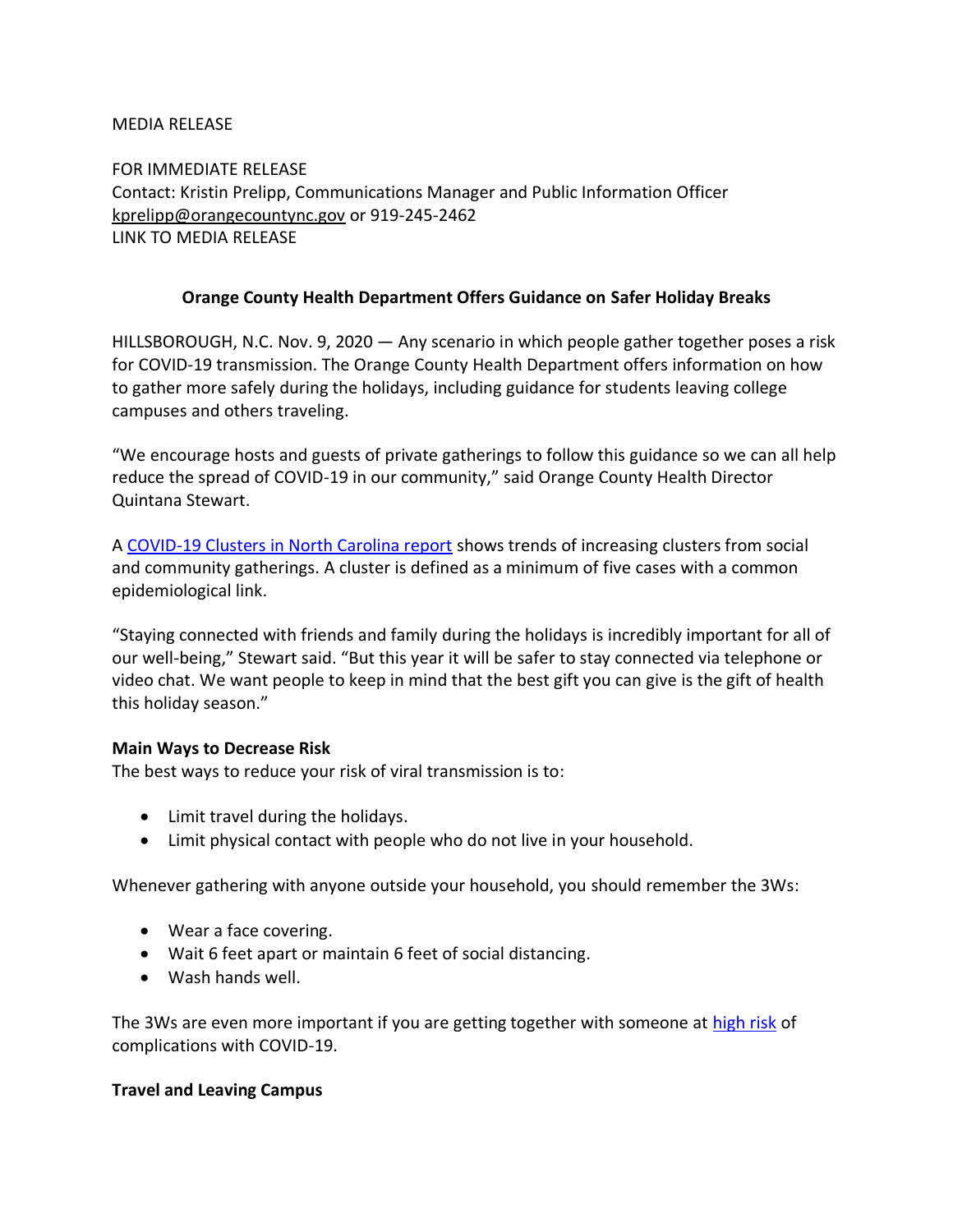The following guidance is for anyone traveling or planning to be with family members they do not live. This includes college students who may be returning home or visiting others during the holidays.

- Get a screening COVID-19 test prior to travel or attending family gatherings. If you have a screening test, note:
	- A negative test result only gives you information for that point in time. It does not mean you will remain negative after the test.
	- $\degree$  Screening tests may miss some infections, particularly if done using rapid or "point" of care" tests.
	- Even if you have a negative test result, you should wear a mask, physically distance, avoid crowds and indoor crowded places, wash your hands frequently, monitor yourself for symptoms, and minimize contact with people at high risk of complications of COVID-19.
- Avoid contact with people outside your household for 14 days before traveling or gathering. See the quarantining and isolating criteria below.
	- **Quarantining for Widespread Transmission:** If you are leaving a campus or county that is experiencing widespread transmission or has clusters of COVID-19 cases, you should quarantine for 14 days and monitor your health for [symptoms of COVID-19](https://www.cdc.gov/coronavirus/2019-ncov/symptoms-testing/symptoms.html) prior to leaving the area or upon arrival to your destination.
	- **Quarantining for Symptomatic Individuals:** If you are experiencing symptoms of COVID-19 you should quarantine and get tested. You can contact your health care provider to get tested or locate a testing site using [Find My Testing Place.](https://covid19.ncdhhs.gov/about-covid-19/testing/find-my-testing-place) If you test positive, you should follow the isolation criteria below.
	- **Quarantining for Known Exposure:** If you have been identified as a close contact to a known positive case, you should quarantine and get tested for COVID-19. If you test positive and/or develop symptoms, follow the isolation criteria for symptomatic or asymptomatic individuals described below. Even if you test negative and do not develop symptoms, you should remain in quarantine for 14 days after your last known exposure.
	- **Isolation for Symptomatic Individuals:** If you are diagnosed with COVID-19 and have symptoms, or are presumed positive by a medical professional due to symptoms, you should isolate until all of the following conditions are met:
		- You have no fever for at least 24 hours (without the use of fever-reducing medicine).
		- Your other symptoms have improved (such as coughing or shortness of breath).
		- At least 10 days have passed since your symptoms began.
	- **Isolation for Asymptomatic Individuals:** If you have been diagnosed with COVID-19 but do not have symptoms, you should isolate until 10 days have passed since the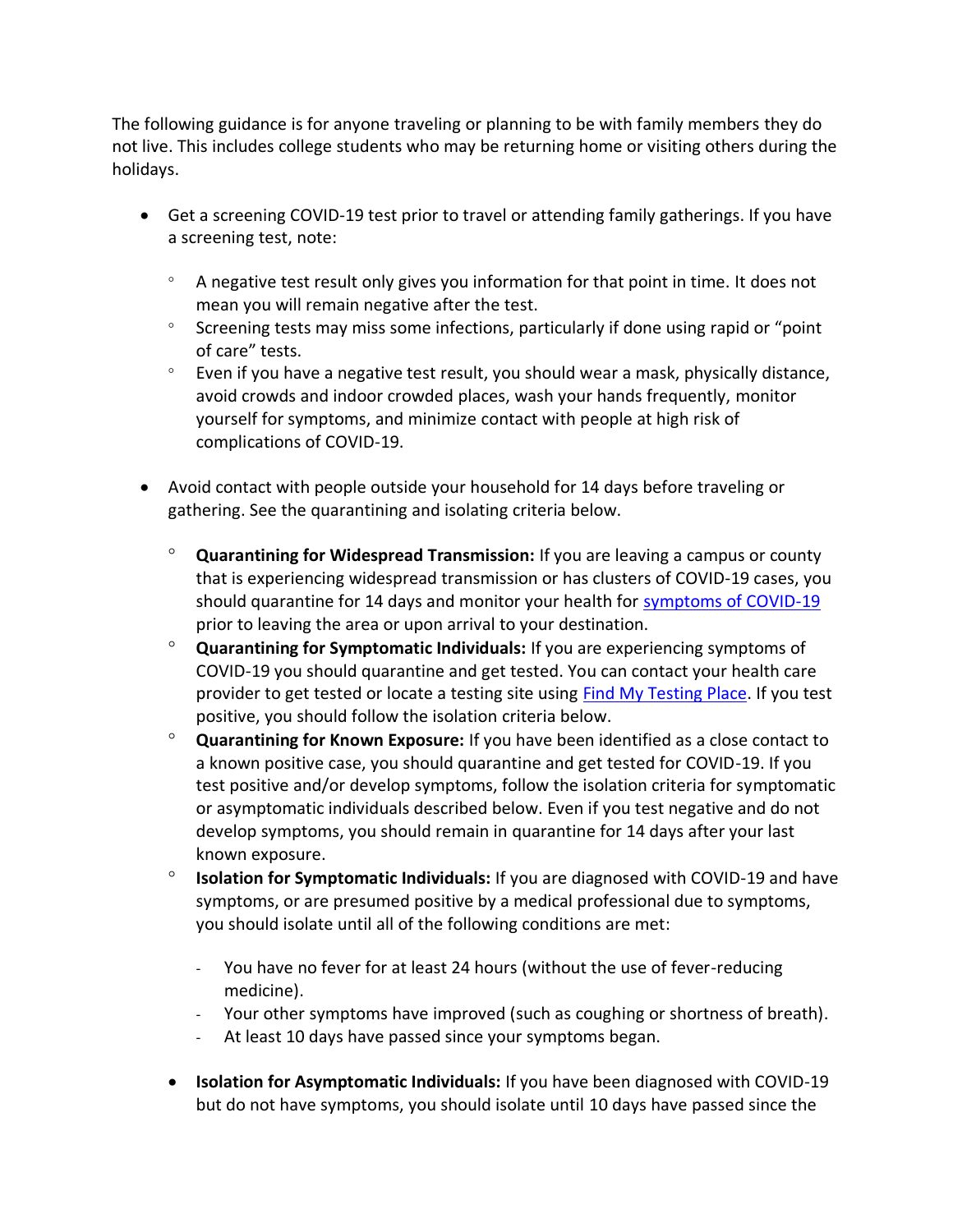date of your first positive COVID-19 diagnostic test. If you develop symptoms, follow the isolation criteria for symptomatic individuals described above.

Quarantine keeps someone who might have been exposed to the virus away from others. When quarantining, you should stay home, separate from others, monitor your health, and follow directions from the state or local health department.

Isolation keeps someone who is infected with the virus away from others, even in their home. When isolating, you should stay home and separate yourself from others in your home by staying in a specific "sick room" or area and using a separate bathroom if available.

# **Basic Guidelines for Gathering**

Do not host or attend a gathering if experiencing any of the following:

- You have been diagnosed with COVID-19.
- You are waiting for COVID-19 test results.
- You are experiencing [symptoms](https://www.cdc.gov/coronavirus/2019-ncov/symptoms-testing/symptoms.html) of COVID-19.
- You have been told by the local health department to quarantine or isolate.
- You may have been exposed to someone with COVID-19.

Gatherings should not exceed North Carolina's current mass gathering limits of 10 people indoors and 50 people outdoors. Outdoor activities are preferred over indoor because it is easier to stay apart and there is more wind and air to help reduce the spread of the virus.

If you are planning in-person holiday gatherings with people who do not live in your household:

- Consider asking all guests to strictly avoid contact with people outside of their households for 14 days before the gathering.
- Remind invited guests to stay home if they have been exposed to COVID-19 in the last 14 days or are showing COVID-19 symptoms.
- Clean and disinfect commonly touched surfaces (such as door handles, sink handles and bathroom surfaces) before guests come over and between uses.
- Keep the guest list small. When deciding how many people to invite, consider the amount of space you have and the ability to maintain social distancing during the event.
- Higher risk guests should consider attending events virtually, so they can remain safely at home.
- If higher risk individuals attend gatherings in person, ensure the 3Ws are practiced by all guests and limit the number of other guests in attendance as much as possible.
- All guests should screen for symptoms the day before the event and stay home from the event if they are not feeling well.

# **SlowCOVIDNC App**

The North Carolina Department of Health and Human Services has launched a COVID-19 Exposure Notification app called 'SlowCOVIDNC'. The app will help North Carolinians slow the